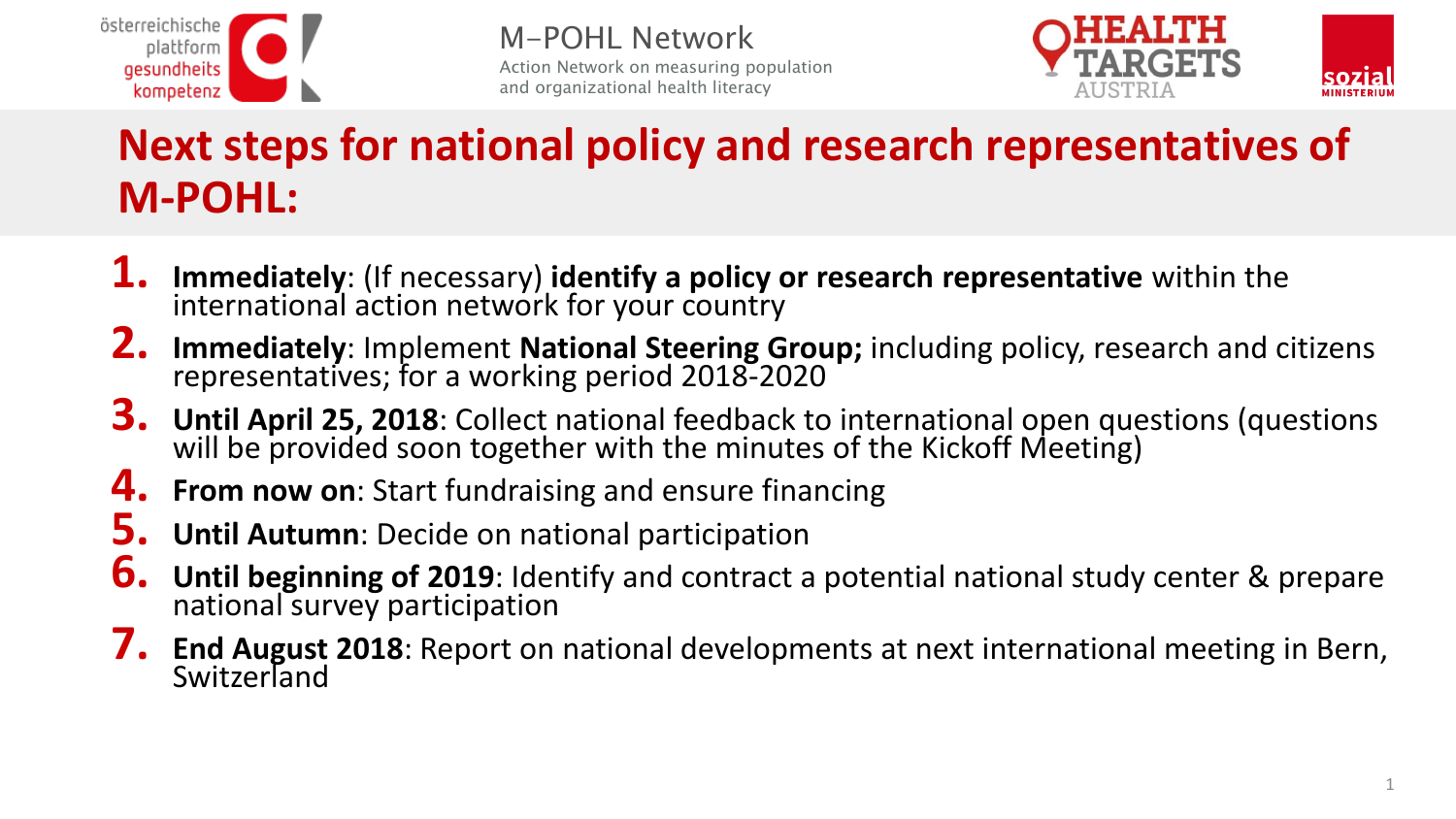



#### **1. (If necessary): Identify a policy or research representative to represent your country in M-POHL**

- $\blacksquare$ If your country does not yet have a policy AND a research representative in M-POHL, please identify and engage appropriate representatives:
	- $P$  Policy  $\rightarrow$  somebody with decision powers or relations to decision powers in (public) health
	- $R$  Research  $\rightarrow$  somebody with experience in population surveys, ideally in relation to health literacy

 $\blacksquare$  The policy-research tandem should be jointly responsible for planning and deciding on division of labor, responsibilities and next steps in relation to the next HL survey!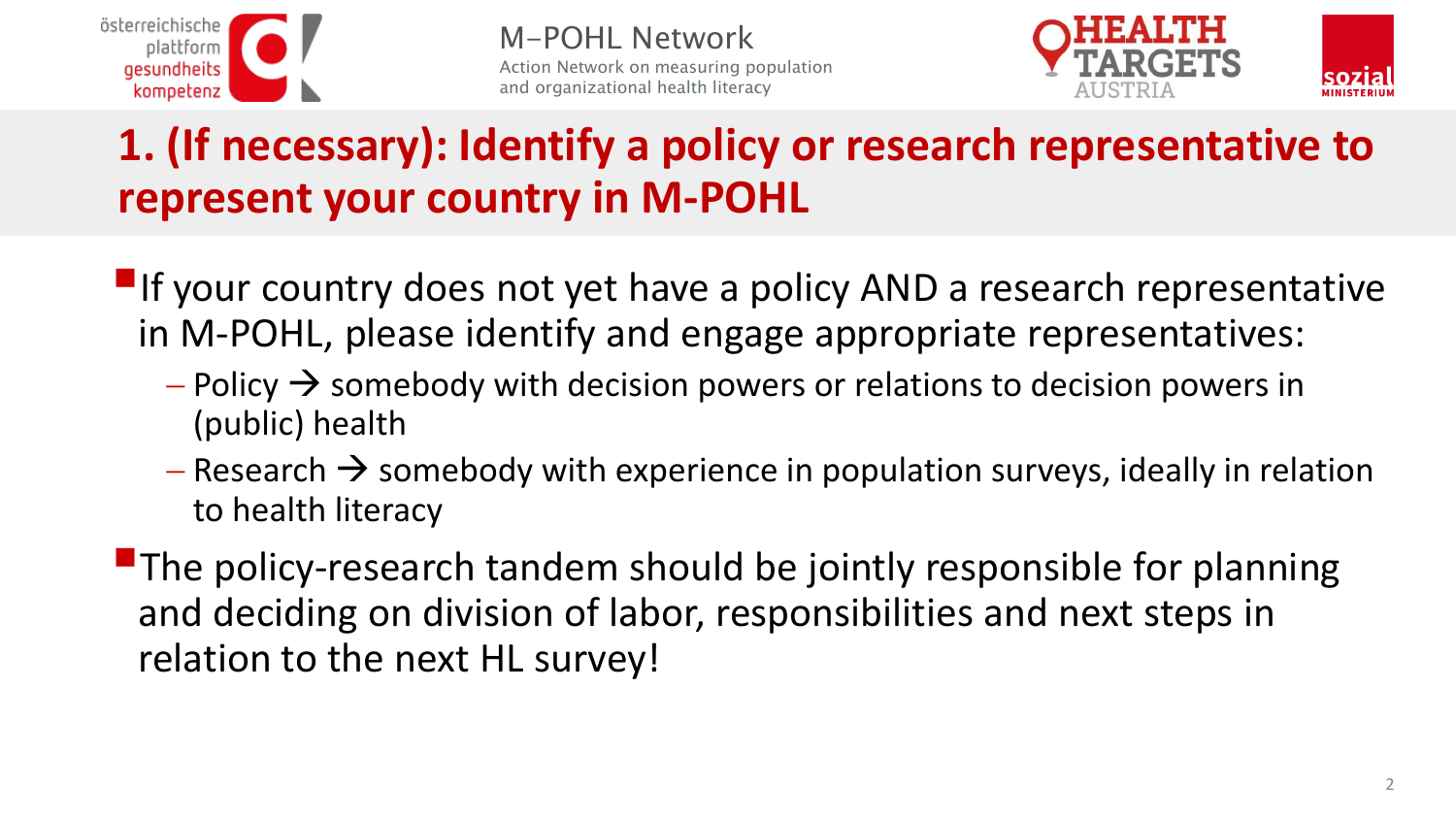





# **2. Implement a national steering group**

#### **Tasks of the group**: link policy and research to support ...

- $-$  preparing and conducting the national survey  $-$  including securing national funds and identifying a national survey coordination center
- $i-$  interpreting findings on national level, reviewing national study report / country profile
- Selecting and implementing adequate interventions to improve HL nationally
- **Chairing of the group:** the group should best be co-chaired by the national policy and research representative (compare slide 2)
- **Composition of group**: Policy & research & citizen / patient representatives; relevant national stakeholders (for example, social insurance representatives)
- **Working period**: at least until 2020 when findings will be available and next steps will have to be decided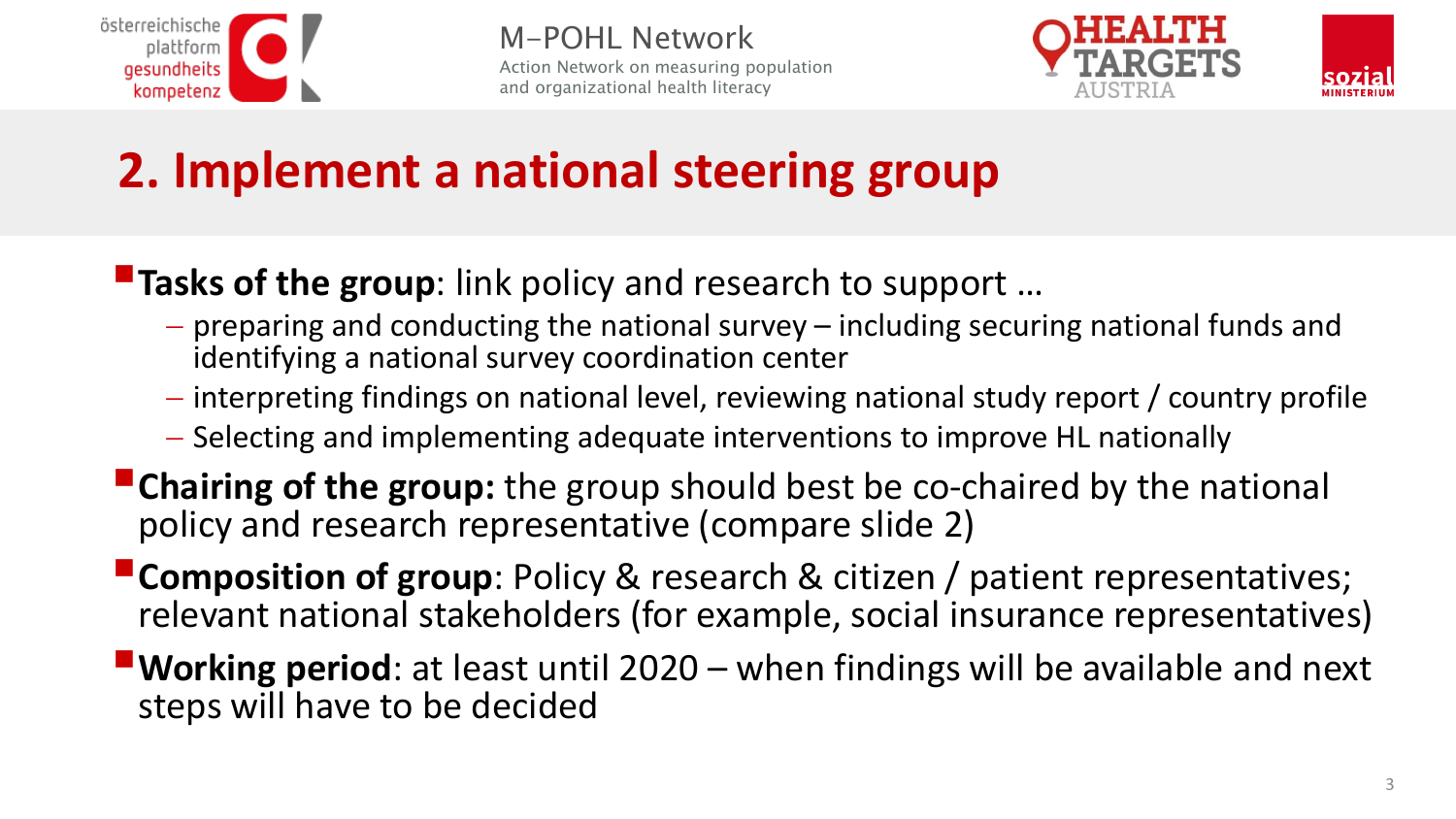



### **3. Collect national feedback on international open questions**

**Preliminary list of open international questions:** 

- Measure for HL: short form Q16 or Q47?
- What additional optional packages such as digital HL, would be of interest to your country?
- Is there an interested in specific groups of the population (e.g. migrants, older people, chronically ill people)?
- $-In$  which language(s) should the survey be conducted in your country?
- What are your interests in relation to depth of data analysis national level or also regional?
- What sample size would therefore be necessary for your country (starting from 1000; please also consult national statisticians)?
- Do you have national preferences in relation to the type of data collection (Personal /Tel./Online)?
- Is there need to streamlining the statistical information to ensure compatibility with other surveys?
- Are there any national legal, ethical regulations (data) the survey needs to be compatible with?
- You will get more detailed questions together with the minutes of the meeting!
- **P** Please provide feedback to the open questions to Christina Dietscher and Jürgen Pelikan **until April 25**
	- **[Christina.dietscher@bmgf.gv.at](mailto:Christina.dietscher@bmgf.gv.at)**
	- **[Juergen.pelikan@goeg.at](mailto:Juergen.pelikan@goeg.at)**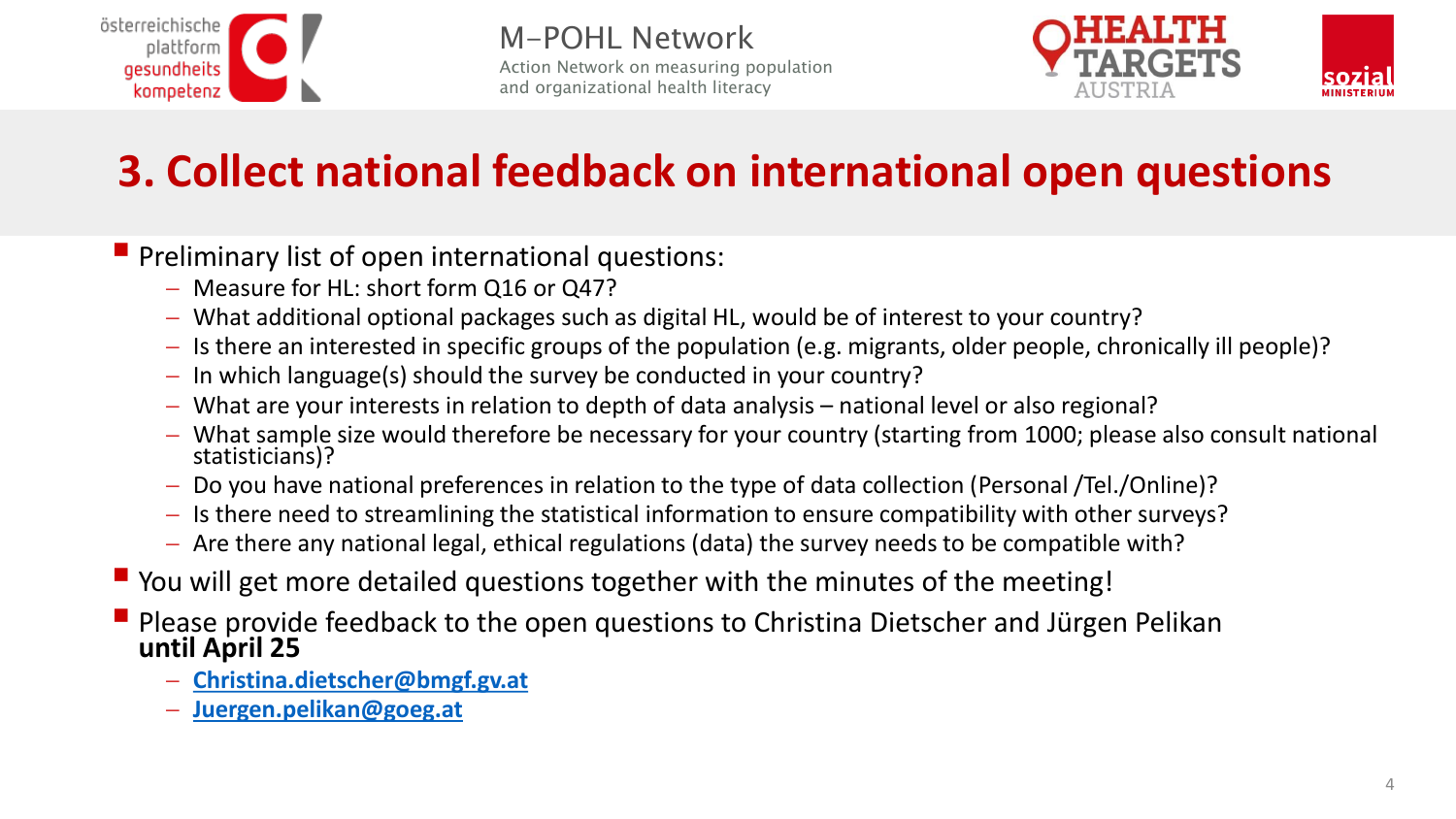



# **4. Start fundraising, ensure financing, estimate costs**

- $\blacksquare$ Identify relevant budgeting timelines
- $\blacksquare$  investigate national prices for data collection and scientific analysis
- **E** calculate national costs by using the excel calculation tool provided;
- $\blacksquare$ Identify possible financiers (apply for national funds, ...)

sozia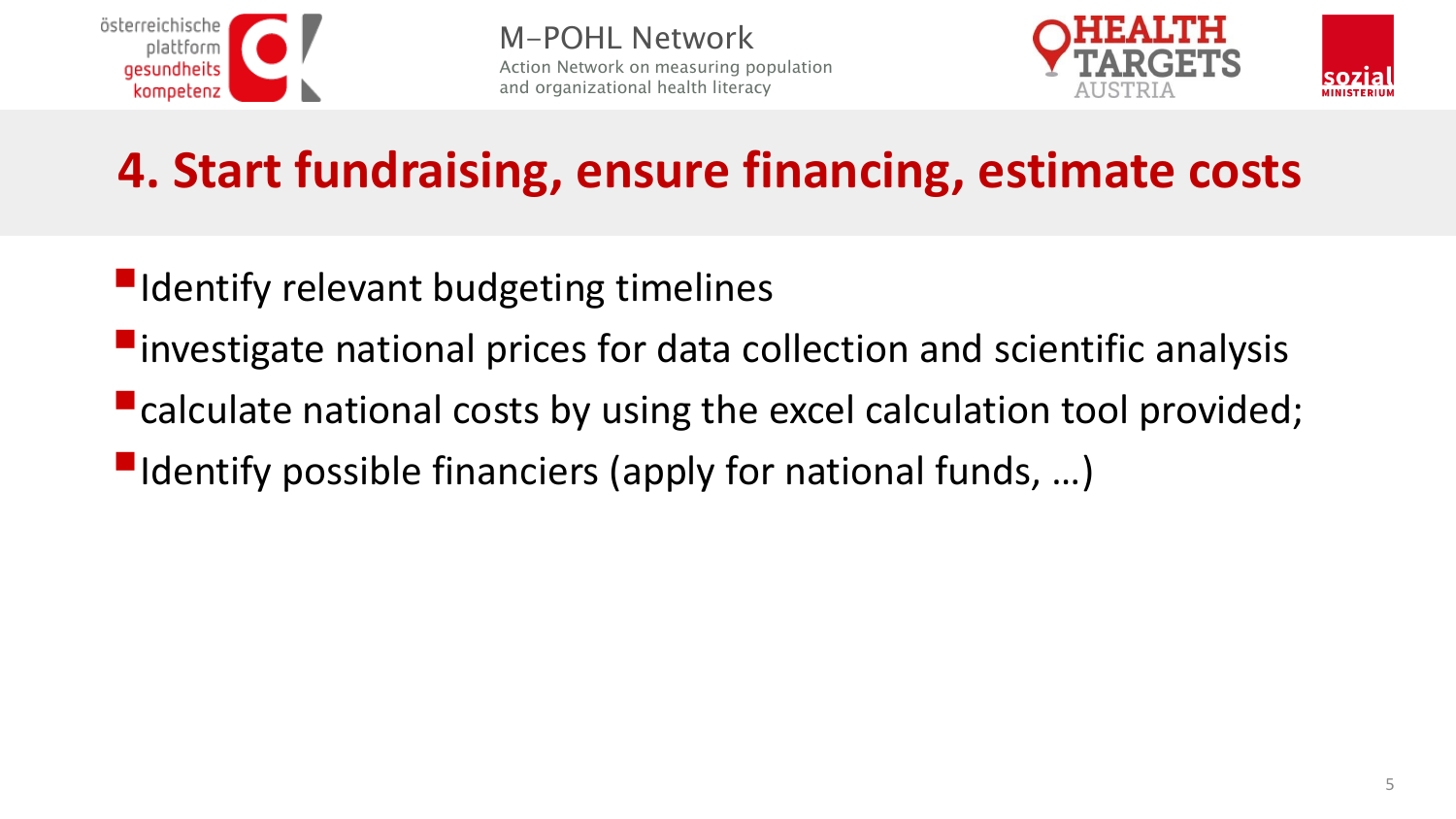





# **5. Decide on national participation until Autumn**

- **P**Your timely decision on national participation in the survey 2019 is needed to
	- Determine number of participating countries
	- Determine amount of money available for funding the international survey coordination
	- Selecting one or more institutions to support the international survey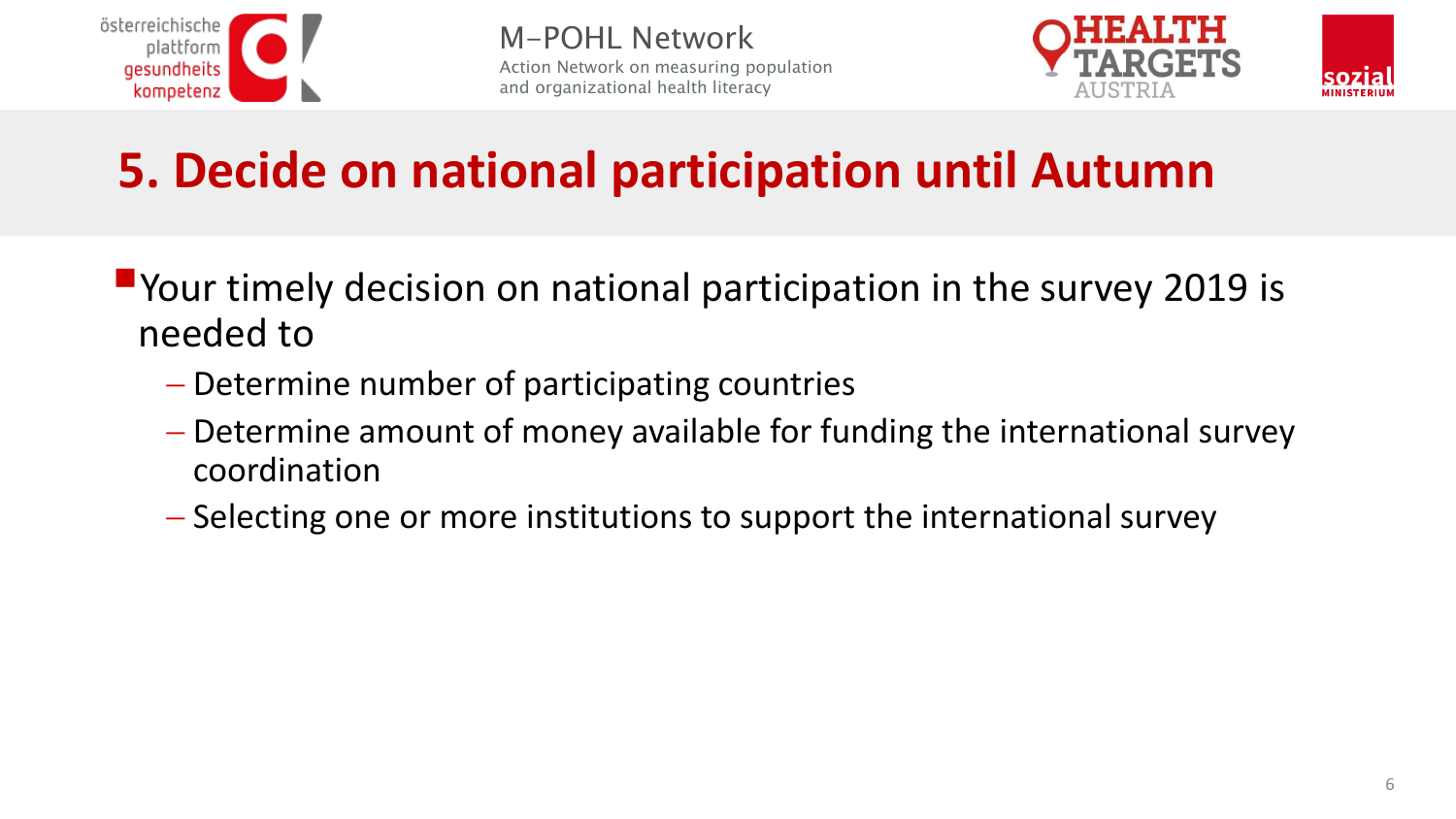



#### **6. Identify and contract a potential national study center & prepare national survey participation**

- **Tasks of national study center:** 
	- National survey preparation (including translation of survey tool if needed)
	- Management / supervision of national data collection and data management
	- Detailed analysis of national data
	- Interpretation of national data
	- Prepare national report / country profile
	- formulating national and proposing international recommendations (in cooperation with national steering committee)